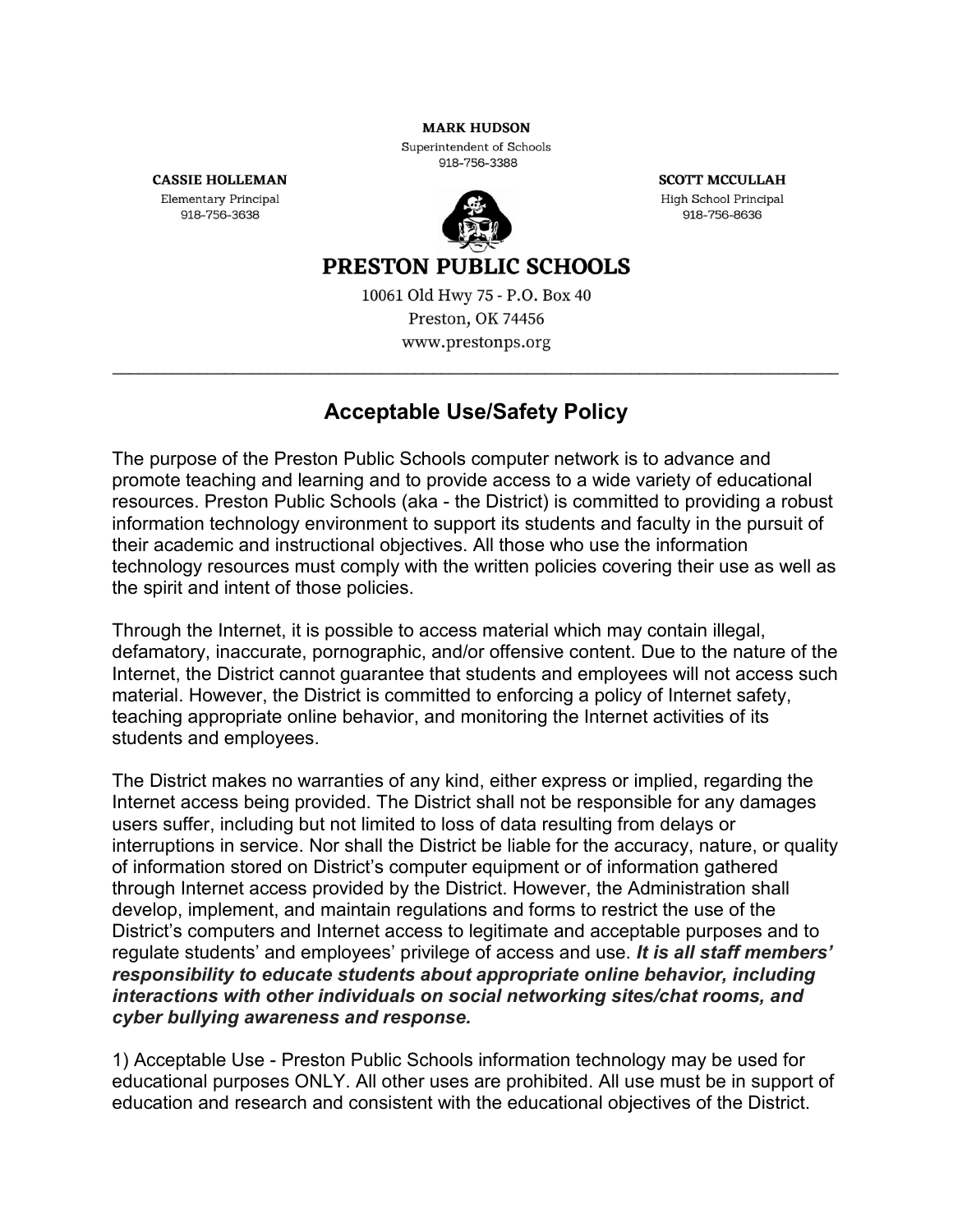2) Privileges - The use of school computers is a privilege, not a right, and inappropriate use will result in a cancellation of that privilege. The system administrators, with school administrators, will deem what is inappropriate use based on this policy. The administration, faculty, and staff may request the system administrator to deny, revoke, or suspend specific user accounts/access for misuse of said access.

3) Computing and Network Rules

- Be polite. Use appropriate language. Do not view, send, or display offensive messages or pictures. Email is not guaranteed to be private. System administrators do have access to all domain owned email.
- Do not disrupt the network. Do not use a computer to harm other people or their work. Do not alter or attempt to bypass any computer or network security settings. Do not damage the computer or the network in any way.
- Maintain privacy. Do not share your account or password, nor use the password or account of another person. Do not reveal the address or phone number of yourself or other persons.
- Respect copyrights. This includes the copying and/or downloading of commercial software or other material (e.g. music) in violation of federal copyright laws.
- Do not access material that is profane, vulgar, or obscene (pornography), that advocates or condones the commission of unlawful acts (illegal), or that advocates or condones violence or discrimination towards other people (hate literature).
- Do notify an adult immediately, if by accident, you encounter materials that violate the rules of appropriate use or if you have knowledge of another person violating these rules.

4) Privacy - All users of the District computer systems should be aware that information accessed, created, sent, received, or stored on the network and/or on all computers is not private. Network system administrators may review files to maintain system integrity and to insure responsible use.

5) Filtering of Internet Content - Preston School uses network software to filter or block obscene material, pornographic material, and other material that is harmful to minors, as required by the Children's Internet Protection Act (CIPA). Efforts to circumvent or tamper with the effectiveness of the filtering system are prohibited and may lead to disciplinary consequences.

6) Vandalism - Vandalism will result in cancellation of privileges and could result in financial responsibility for any damages. Vandalism in terms of computers has many definitions. Vandalism is considered to include the following: altering the desktop or system folder of the workstation computer, attempts to bypass district security of same, attempts to discover or use the passwords of other users, attempts to disable the accounts of others, any physical damage to the equipment of the District, and any attempt to harm or destroy data of another user on your network or over the Internet, and this includes, but is not limited to the uploading or creation of computer viruses.